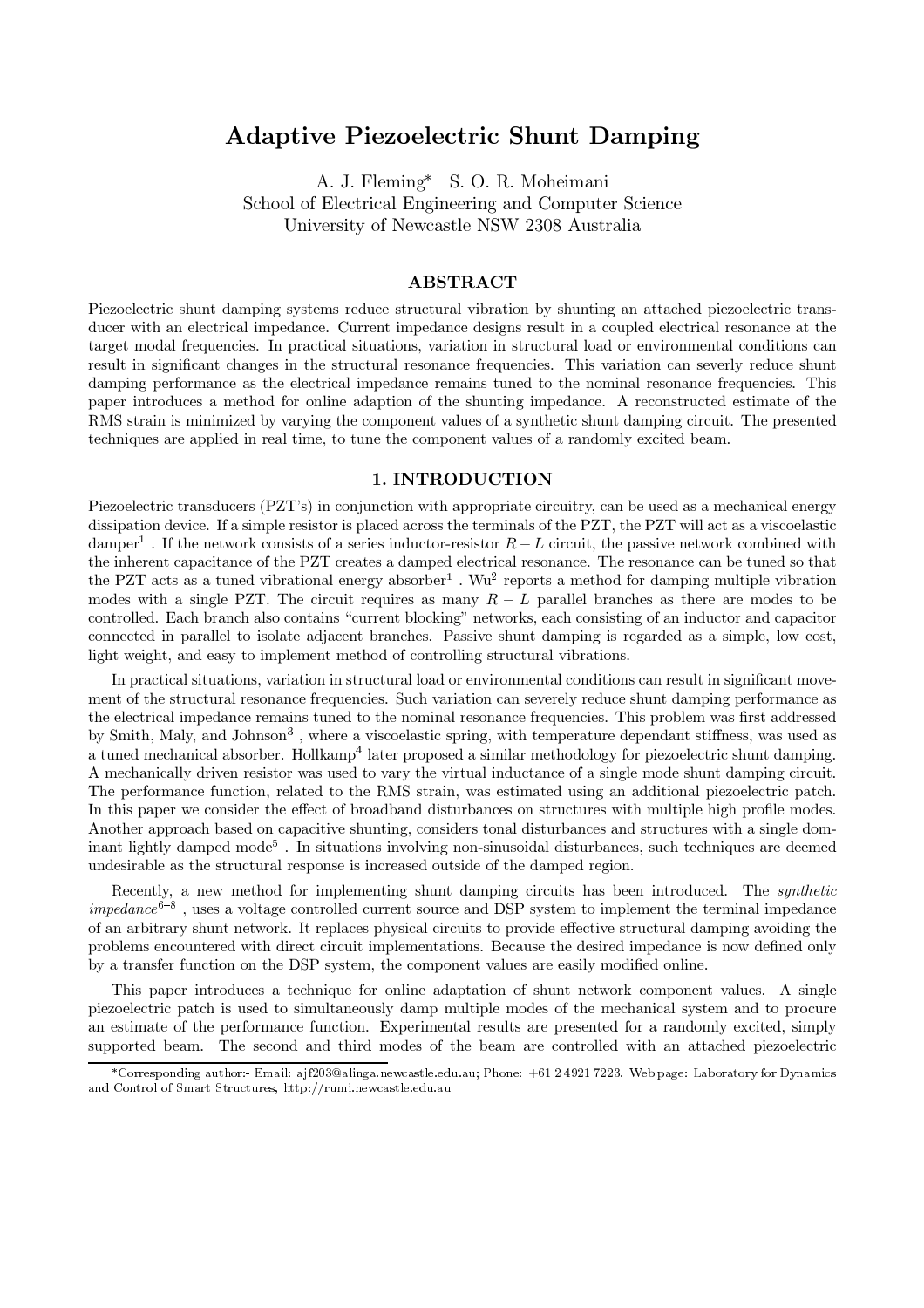

Figure 1: Single mode shunt damping circuits.

transducer and adaptive shunt damping system. The algorithm is shown to regain optimal damping performance after severely detuning the component values.

The paper is presented in six sections. We begin with a brief review of piezoelectric shunt circuit design and a description of the synthetic impedance. In section three we will discuss the modelling of structural dynamics and show how to model the presence of an electrical shunt impedance. The adaptive impedance is introduced in section four. Experimental and theoretical results are presented in section five. We conclude with a review of the initial goals, a summary of the results, and some future directions for research on adaptive shunt damping.

# 2. PIEZOELECTRIC SHUNT DAMPING

Shunt damping methodologies are often grouped into two broad categories: single mode and multi-mode. Single mode shunt damping techniques are simple but damp only one structural mode for every PZT. Multiple mode shunt damping techniques require more complicated shunt circuits but are capable of damping many modes.

## 2.1. Single Mode Shunt Damping

Single mode damping was introduced to decrease the magnitude of one structural mode<sup>9</sup>. Two examples of single mode damping are shown in Figure 1, parallel and series shunt damping. The combination of an  $R-L$ shunt circuit combined with the intrinsic capacitance of the PZT introduces an electrical resonance. This can be tuned to one structural mode in a manner analogous to a mechanical vibration absorber. Single mode damping can be applied to reduce several structural modes with the use of as many piezoelectric patches and damping circuits.

Problems may result if these piezoelectric patches are bonded to, or imbedded in the structure. First, the structure may not have sufficient room to accommodate all of the patches. Second, the structure may be altered or weakened when the piezoelectric patches are applied. In addition, a large number of patches can increase the structural weight, making it unsuitable for applications such as aerospace.

## 2.2. Multiple Mode Shunt Damping

To alleviate the problems associated with single mode damping, multi-mode shunt damping has been introduced; i.e. the use of one piezoelectric patch to damp several structural modes. Two multimode shunt damping methodologies will be discussed: Current blocking techniques as presented in $^{2, 10-12}$ , and current flowing techniques as presented in  $13, 14$ .

## 2.2.1. Current Blocking Techniques

The principle of multi-mode shunt damping is to insert a *current blocking* network<sup>2, 10-12</sup>, in series with each shunt branch. In Figure 2, the blocking circuit consists of a capacitor and inductor in parallel,  $C_3 - L_3$ . The number of antiresonant circuits in each  $R-L$  shunt branch increases with the number of structural modes to be damped simultaneously. Each  $R - L$  shunt branch is designed to damp one structural mode. For example,  $R_1 - L_1$  in Figure 2 is tuned to resonate at  $\omega_1$ , the resonance frequency of the first structural mode to be damped.  $R_2 - L_2$  is tuned to  $\omega_2$ , the second structural mode to be damped, and so on.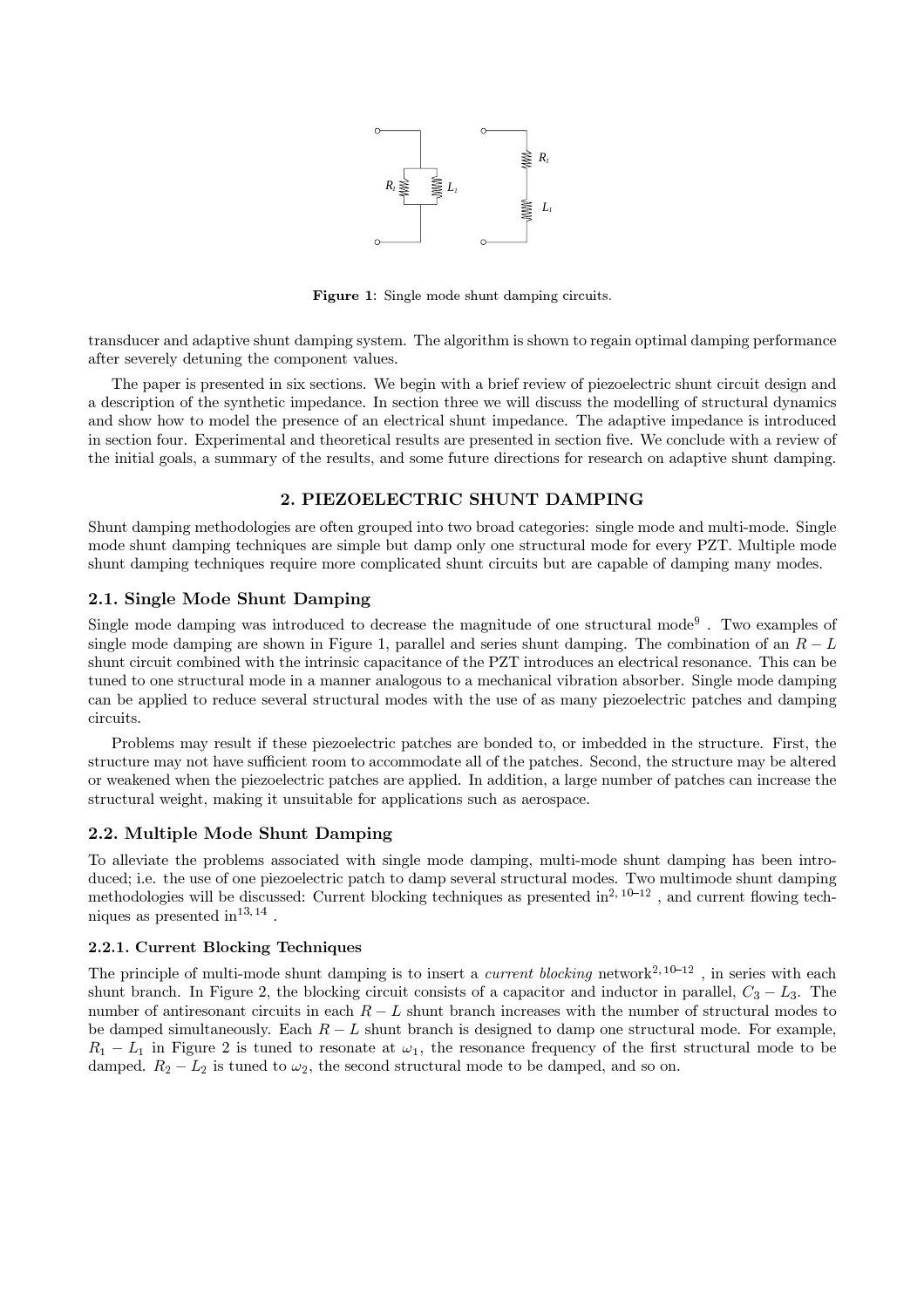

Figure 2: Parallel and series multimode shunt damping circuits.



**Figure 3:** Current flowing piezoelectric shunt damping circuit.<sup>14</sup>

According to Wu<sup>2</sup>, the inductance values for the shunt circuits shown in Figure 2 can be calculated from the following expressions. It is assumed that  $\omega_1 < \omega_2$ .

$$
L_1 = \frac{1}{\omega_1^2 C_p} \quad \tilde{L}_2 = \frac{1}{\omega_2^2 C_p} \quad L_3 = \frac{1}{\omega_1^2 C_3} \quad L_2 = \frac{(L_1 \tilde{L}_2 + \tilde{L}_2 L_3 - L_1 L_3 - \omega_2^2 L_1 \tilde{L}_2 L_3 C_3)}{(L_1 - \tilde{L}_2)(1 - \omega_2^2 L_3 C_3)} \tag{1}
$$

where  $C_p$  is the capacitance of the PZT, and  $C_3$  is an arbitrary capacitor used in the current blocking network.

#### 2.2.2. Current Flowing Techniques

One problem with the previous technique is that the order of the shunt circuit increases quadratically as the number of modes to be shunt damped increases. Current flowing circuits<sup>14</sup>, such as that pictured in Figure 3, are easier to tune and increase in order only linearly as a greater number of modes are to be shunt damped simultaneously.

At a specific frequency  $\omega_i$ , the inductor capacitor network  $C_i - \hat{L}_i$  allows current to flow through the rest of the branch, at all other frequencies the network appears approximately as an open circuit. The damping inductor and resistor  $\tilde{L}_i - R_i$  act like a single mode shunt circuit at the frequency  $\omega_i$ . The circuit is simplified by combining the series inductors.

#### 2.3. The Synthetic Impedance

The synthetic impedance<sup>6-8</sup> allows the implementation of complicated multimode shunt damping circuits using only a few opamps, one resistor, and a digital signal processor (DSP).

The synthetic impedance is a two terminal device that establishes an arbitrary relationship between voltage and current at its terminals<sup>7</sup>. The functionality is shown in Figure 4, where  $i_z(t) = f(v_z(t))$ . This can be made to synthesize any network of physical components by fixing  $i_z$  to be the output of a linear transfer function with input  $v_z$ . i.e.

$$
I_z(s) = Y(s)V_z(s)
$$
\n<sup>(2)</sup>

where  $Y(s) \equiv \frac{1}{Z(s)}$  and  $Z(s)$  is the impedance to be seen from the terminals.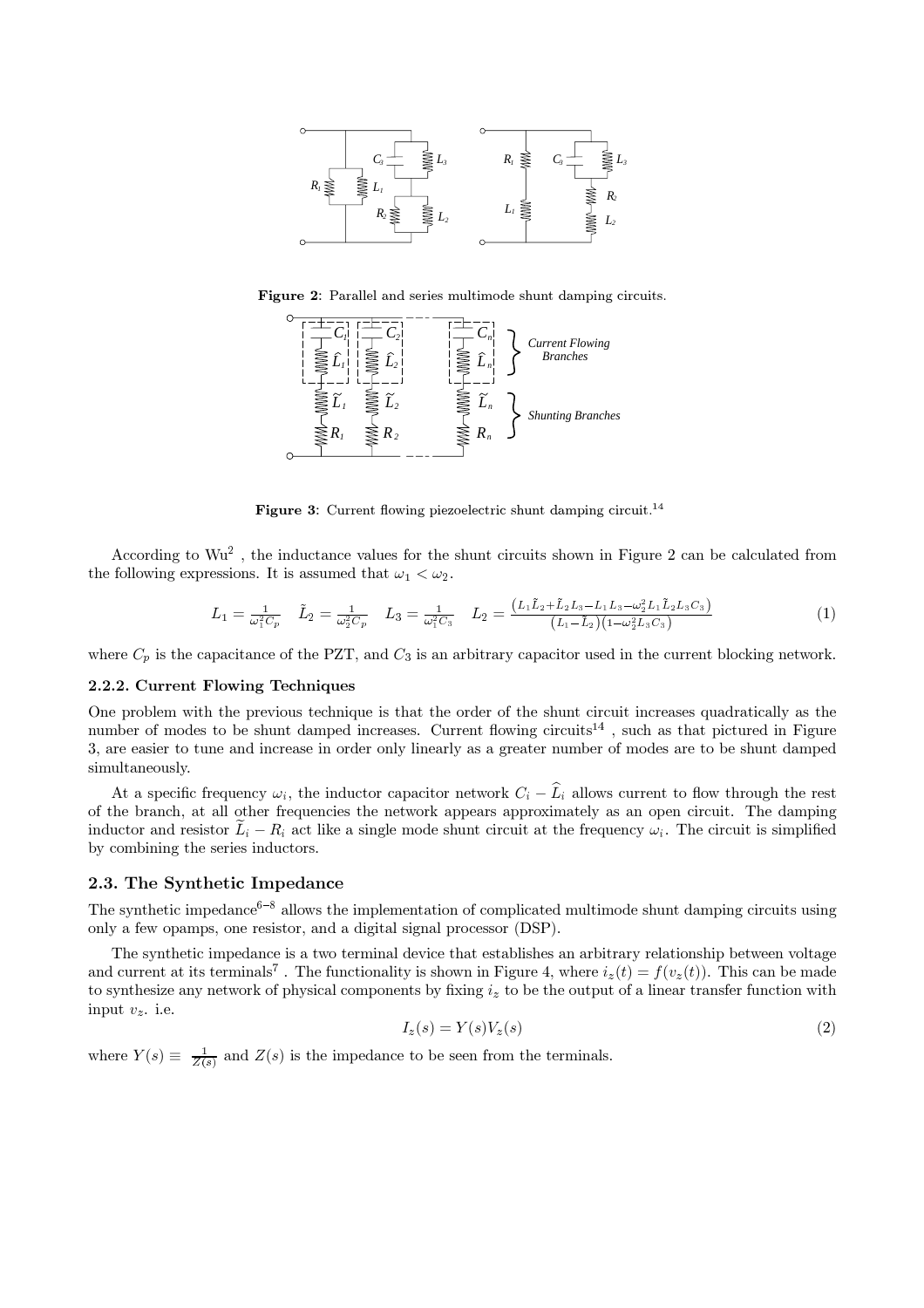

Figure 4: Functionality of the synthetic impedance

# 3. MODELLING THE COMPOUND SYSTEM

For generality, we will enter the modelling process with knowledge a priori of the systems dynamics. As an example we will consider a simply supported beam with two bonded piezoelectric patches, one to be used as a source of disturbance, and the other for shunt damping. The transfer function  $G_{vv}(s)$  from applied actuator voltage to sensor voltage can be derived analytically from the Euler-Bernouli beam equation<sup>15</sup>, or obtained experimentally through system identification<sup>16</sup>. Using similar methods, we may obtain the transfer function from applied actuator voltage to displacement at a point  $G_{yv}(x, s)$ .

Following the modal analysis procedure<sup>17</sup>, the resulting transfer functions have the familiar form.

$$
G_{yv}(x,s) \triangleq \frac{Y(x,s)}{V_a(s)} = \sum_{i=1}^{\infty} \frac{F_i \phi_i(x)}{s^2 + 2\zeta_i w_i s + w_i^2}
$$
(3)

$$
G_{vv}(s) \triangleq \frac{V_s(s)}{V_a(s)} = \sum_{i=1}^{\infty} \frac{\alpha_i}{s^2 + 2\zeta_i w_i s + w_i^2}.
$$
\n
$$
(4)
$$

where  $Y(x, s)$  is the measured displacement,  $V_s(s)$  is the piezoelectric sensor voltage, and  $V_a(s)$  is the voltage applied to a collocated actuator.  $F_i$ , and  $\alpha_i$  represent the lumped modal and piezoelectric constants applicable to the  $i^{th}$  mode of vibration.

The transfer functions of the shunt damped system can be shown to be<sup>18, 19</sup>:

$$
\widetilde{G}_{vv}(s) \triangleq \frac{V_s(s)}{V_a(s)} = \frac{G_{vv}(s)}{1 + G_{vv}(s)K(s)}.
$$
\n<sup>(5)</sup>

$$
\widetilde{G}_{yv}(x,s) \triangleq \frac{Y(x,s)}{V_a(s)} = \frac{G_{yv}(x,s)}{1 + G_{vv}(s)K(s)}.
$$
\n
$$
(6)
$$

where

$$
K(s) = \frac{Z(s)}{Z(s) + \frac{1}{C_{n}s}}\tag{7}
$$

# **4. ADAPTIVE SHUNT DAMPING**

Before service, shunt circuits are tuned to the structural resonance frequencies of interest. To maintain some kind of optimal performance, we introduce a technique for online tuning of the component values. This technique utilizes the synthetic impedance along with time varying transfer functions to alter the parameters of a shunt circuit in real time.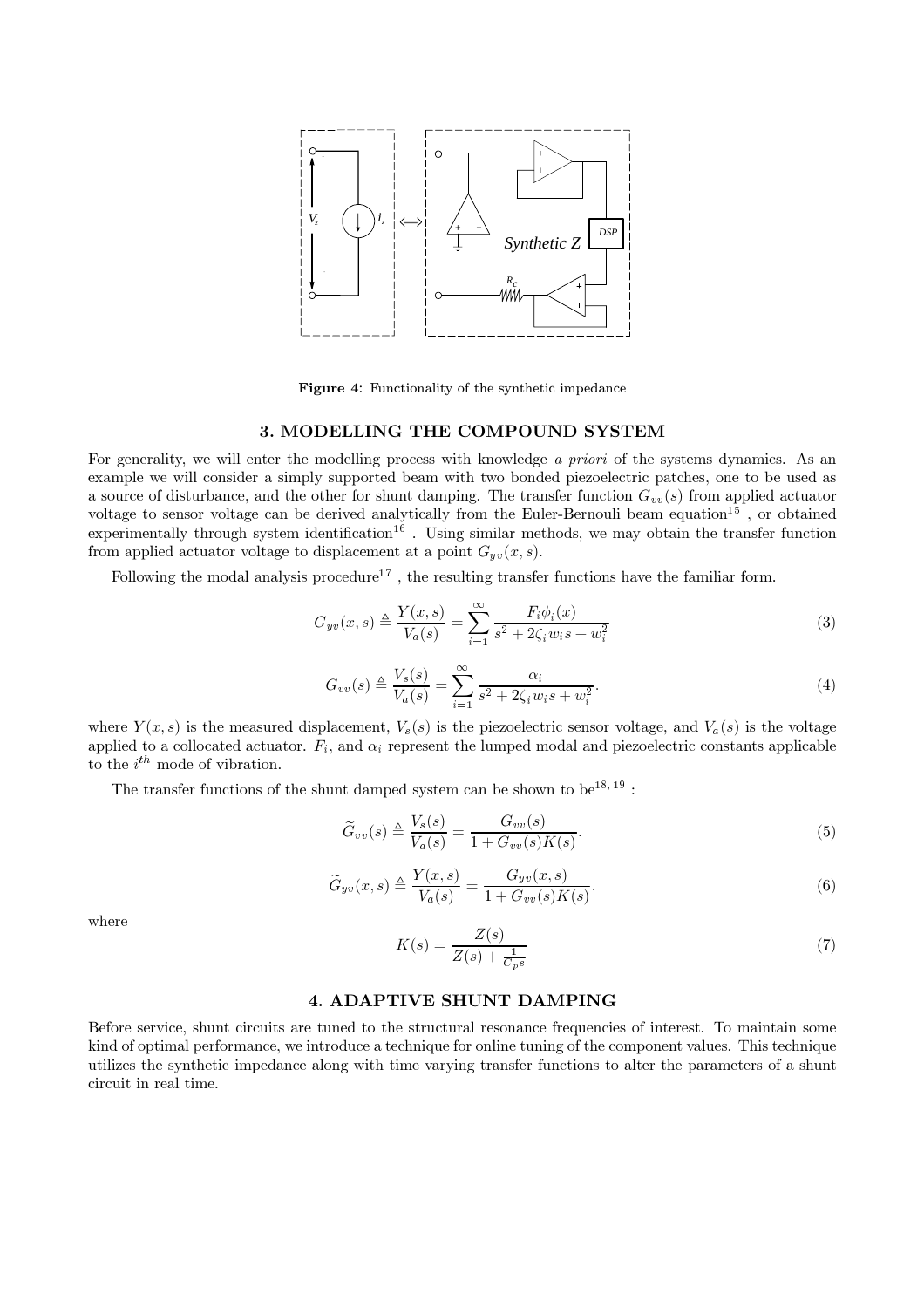

Figure 5: Admittance block diagram of a series two mode shunt damping circuit.

## 4.1. System Schematic

The damped system transfer function from applied actuator voltage to the measured output  $V_z$  is derived in <sup>18</sup>

$$
\frac{V_z(s)}{V_a(s)} = \frac{K(s)G_{vv}(s)}{1 + K(s)G_{vv}(s)}
$$
\n(8)

Note the output  $V_z(s)$  offers little information about the performance of the controller. Traditionally, designers seek to minimize the output magnitude resulting from some disturbance profile. In this case the controller is performing well when there is a lightly damped electrical resonance between the impedance and the piezoelectric transducer at the resonance frequencies. Hence a large measured output can signify a large reduction in structural vibration.

A useful performance signal is the displacement at a point or the equivalent sensor voltage  $V_s$ . Both of these quantities are dynamically related to the measured output  $V_z$  but are parameterized in terms of the impedance  $Z(s)$ . This means, to implement an adaptive piezoelectric shunt damping system, we need to synthesize the impedance  $Z(s)$  twice. Firstly to implement the shunt damping circuit, and secondly to reconstruct the performance signal  $V_p$ .

# 4.2. Impedance Parameterization

Consider the current blocking multimode shunt circuit shown in Figure 2. This circuit can be parameterized in terms of the branch resistances and resonance frequencies. Unfortunately each branch is not only parameterized in terms of its own resonance frequency but also the resonance frequencies of other branches (due to the current-blockers). The result is an overly complicated expression for each inductor in terms of the desired branch frequencies and can be simplified by explicitly parameterizing the current blocking network and using the results of  $7$  to generate an equivalent block diagram that can be implemented in real time. Figure 5 shows  $Y(s)$ <sup>†</sup>, the admittance of a series configuration two mode shunt damping circuit, explicitly broken up into each  $R-L$  branch resonance pair and  $L-C$  current blocker. The relationship between the parameter vector  $\theta$  and the component values is shown in  $(1)$ .

$$
\theta = \left[ \begin{array}{cccc} \omega_1 & \omega_2 & \cdots & \omega_{N_{\omega}} \end{array} \right] \tag{9}
$$

Alternatively, if a current flowing configuration is to be employed, the components and admittance of each branch can be easily parameterized in terms of the circuits target resonance frequencies<sup>14</sup>. In this case the total admittance of the circuit is simply the sum of a number of second order admittances.

 $^{\dagger}Y(s)$  is the admittance used to implement  $Z(s)$  in the synthetic impedance. Refer to Section 2.3.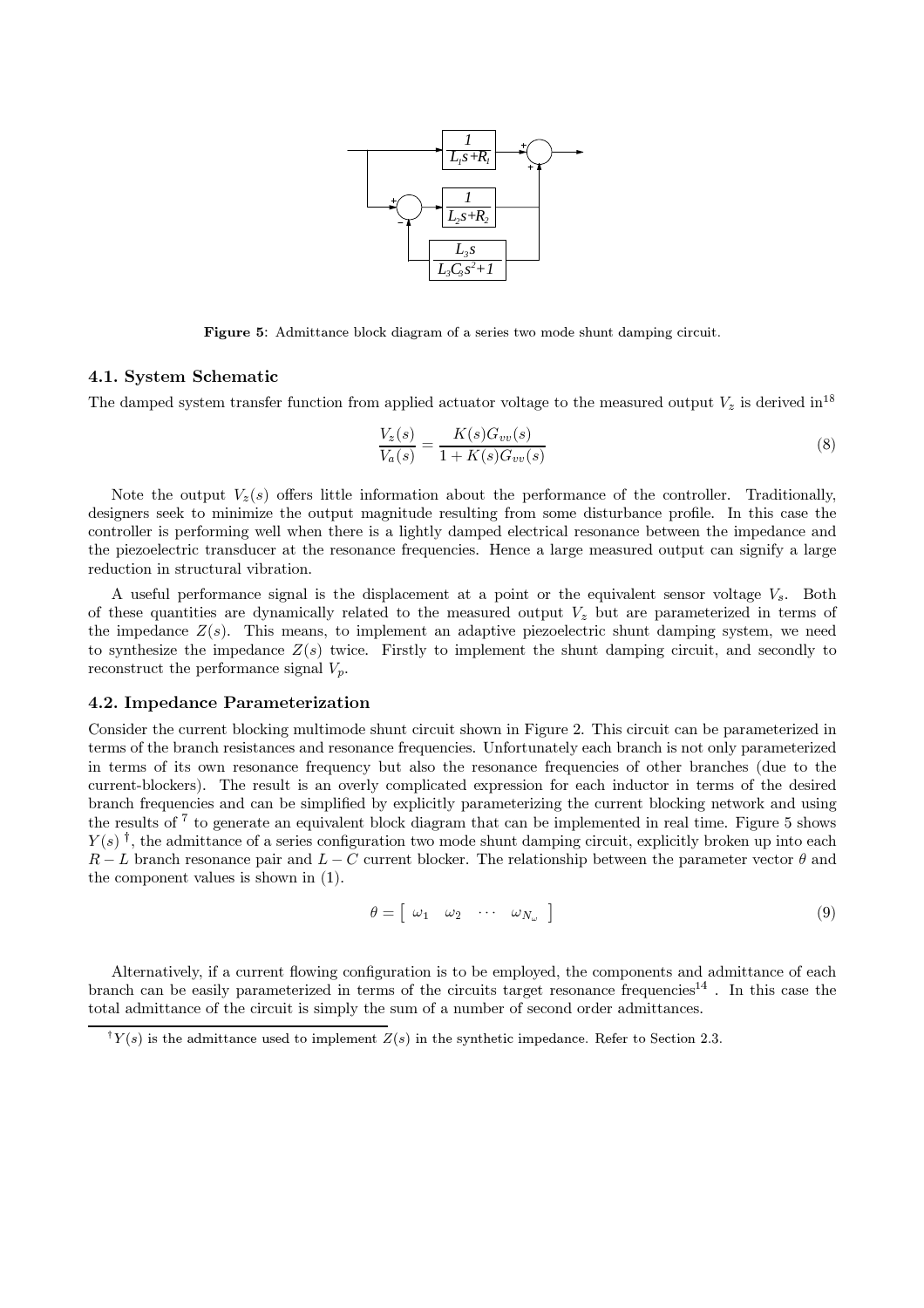#### 4.3. Performance Evaluation

Conventional adaptive feedback control architectures generally make use of a synthesized reference signal to estimate the performance of the controller<sup>20</sup>. An estimate of the nominal sensitivity function  $\frac{Y(j\omega)}{D_o(j\omega)}$  is available, where  $Y(s)$  is the system output and  $D_o(s)$  is the synthesized disturbance. Currently no such obtaining an estimate of the disturbance is known. The difficulty is due to the parameterization of the secondary path in the unknown plant we are trying to control. It may be possible to estimate the unknown dynamics of the secondary path on-line (as in  $21$ ), but this is considered an impractical approach to the problem.

# 4.3.1. The Performance Function

Two performance functions will be presented: The RMS strain  $V^{strain}(\theta)$ , and the ratio of RMS strain to RMS shunt voltage  $V^{ratio}(\theta)$ . The former is the obvious choice but is prone to errors due to a dependance on the power of the disturbance, the latter is an approximate method for minimizing the RMS strain, but achieves a degree of isolation from the stochastic characteristics of the disturbance.

**RMS Strain** The objective will be to minimize  $E\{V_p(t)^2\}$  i.e. to minimize the RMS strain at the piezoelectric transducer  $(V_p(t))$  is dynamically proportional to the strain under the piezoelectric patch). The signal  $V_p(t)$  can by synthesized in real time from the shunt voltage. $^{18}$ 

$$
\theta^* = \arg\min_{\theta \in \mathfrak{B}^{N_{\text{cl}}}} V^{strain}(\theta) \tag{10}
$$

$$
= \arg\min_{\theta \in \mathbb{R}^{N_{\omega}}} E\left\{V_p^2(t)\right\} \tag{11}
$$

The performance function  $V^{strain}(\theta)$  is approximated by its discrete time equivalent

$$
V_k^{strain}(\theta) = \frac{1}{N} \sum_{i=kN}^{(k+1)N-1} V_p^2(iT_s)
$$
 (12)

where  $T_s$  is the sampling interval and N is the number of samples in each  $k^{th}$  record interval.

The disturbance signal must be stationary so that the performance estimates  $V_k(\theta), V_{k+1}(\theta), \ldots, V_{k+M}(\theta)$  are consistent and unbiased. We refer to the term stationary as 'wide-sense stationary<sup>'22</sup> relative to N. e.g. stationary over the interval  $T_s \begin{bmatrix} kN & (k+M)N-1 \end{bmatrix}$ .

If  $V_p$  is stationary,  $V_k(\theta)$  can be shown to be a consistent and unbiased estimator over a single record interval. The requirement for stationarity is extended to  $M$  such intervals so that there will be at least  $M$  consecutive estimates of  $V(\theta)$  with similar disturbance. In practice, the encountered size of M will define the amount of noise and bias in the gradient estimates.

**RMS** Ratio If the disturbance is not sufficiently stationary, the above performance function will not provide a useful estimate of the damping performance. Consider the model of a disturbance shown in Figure 6, where  $n_k$  is a white noise source,  $H_n(i\omega)$  is a noise filter, and  $\alpha$  is a slowly time varying gain. Although the signal  $u(t)$ is not stationary, if the gain  $\alpha$  varies sufficiently slowly, the power spectral density of adjacent record intervals will differ only by a constant gain  $\alpha^2$ . The aim is to define a performance function independent of  $\alpha^2$ .

Consider the performance function (13).

$$
V_k^{ratio}(\theta) = \frac{\sum_{i=kN}^{(k+1)N-1} V_p^2(iT_s)}{\sum_{i=kN}^{(k+1)N-1} V_R^2(iT_s)}
$$
(13)

where  $V_R$  is the voltage across the shunting resistor. As both of the impedance structures, current blocking and current flowing, approximate a series inductor and resistor around a specific resonance frequency, we can estimate the signal  $V_R$  for each of the shunt branches by filtering the shunt voltage,

$$
V_R(s) = V_z(s) \frac{R}{Ls + R}
$$
\n<sup>(14)</sup>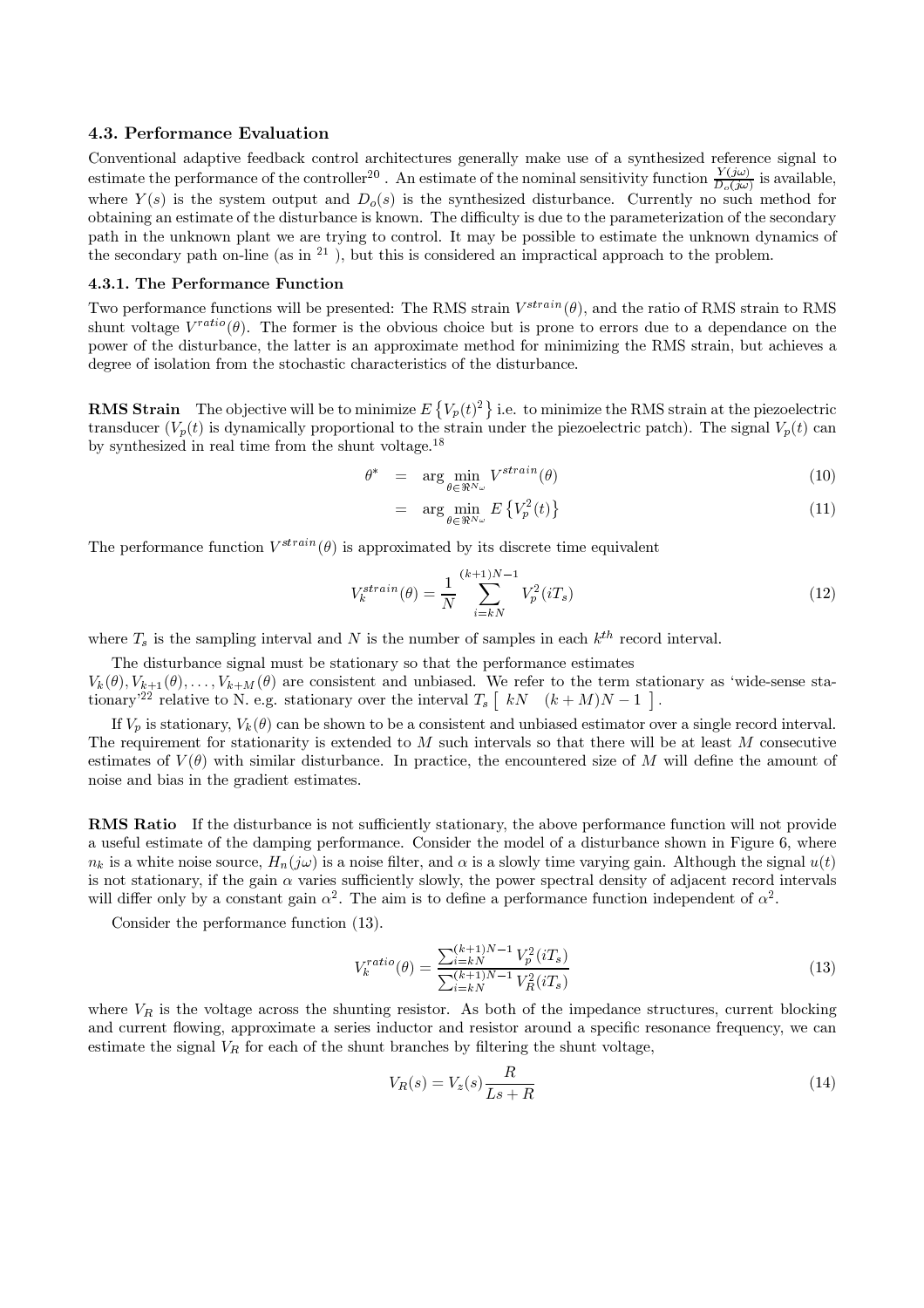

Figure 6: Disturbance noise model.

where  $L$  is the inductor value currently being implemented. For multiple modes the performance function can be decomposed into its modal components by appropriately pre-filtering  $V_z$ . Intuitively, by minimizing  $V_i^{ratio}(\theta)$ , we are minimizing the RMS strain, and maximizing the voltage across the shunting resistance. Maximizing the voltage across a shunt resistance will maximize the amount of dissipated energy. For any given disturbance, both the numerator and denominator are linear in  $\alpha^2$ , hence, the performance function is independent of the excitation level  $\alpha$ .

# 4.3.2. Typical Performance Curves

Because of the analytic complexity of the performance functions, little is known of their properties. By simulation, both are insensitive to reasonable changes in damping ratio, but as expected, are strong functions of the branch resonance frequencies.

**RMS** Strain The surface is definitely not convex but appears to have a single global minima. The performance function is plotted against the resonance frequency of the second mode in Figure 7 a). Over a certain modal frequency range the contribution from adjacent modes is small, allowing the performance function to be uncoupled into its modal components.

**RMS** Ratio The RMS ratio performance function is plotted in Figure 7 a). As with the previous case, the function is non-convex but appears to have a single global minima. It should be noted that the minima of this function does not occur exactly at the minimum of RMS strain (in our case the approximation is correct to  $0.01 Hz$ .

Hollkamp<sup>4</sup>, suggests a performance function similar to (13) with the exceptions:  $V_p$  is measured directly from an additional piezoelectric patch, and the denominator is the RMS value of  $V_z$ . Figures 7 c) and 7 d) compare the RMS values of  $V_R$  and  $V_z$ . It can be seen that maximizing the RMS value of  $V_R$  is much more desirable than performing the same operation on  $V_z$ . These simulations were performed using damping ratios of  $\zeta = 0.005$  for each mode. As the damping ratios are increased, the approximation made by Hollkamp becomes more accurate, i.e.  $\arg \max_{\theta \in \Re^{N_{\omega}}} E\left\{V_z^2(t)\right\}$  approaches  $\arg \max_{\theta \in \Re^{N_{\omega}}} E\left\{V_r^2(t)\right\}$  as the structural damping ratios are increased.

## 4.3.3. Convergence

For some desired variance in  $V_k(\theta)$  it is desirable to estimate the required length of the averaging interval. A large conservative  $N$  will result in a small variance but slow update rate. The opposite is true for an insufficiently small N, fast update but large variance. A full discussion on the convergence of the performance functions is provided in.<sup>18</sup> Approximately 35 seconds of data is required to procure an estimate of the performance function for the first three modes of a simply supported beam similar to that discribed in Section 5.1 and  $^{18}$ .

# 4.4. Searching the Performance Surface

Given that an estimate of the performance function is available, the parameter vector  $\theta$  can be updated using a gradient search algorithm. Newton's method<sup>21</sup> is selected for its fast convergence.

$$
\theta_{k+1} = \frac{V(\theta_k)(\theta_k - \theta_{k-1})}{V(\theta_k) - V(\theta_{k-1})}.
$$
\n(15)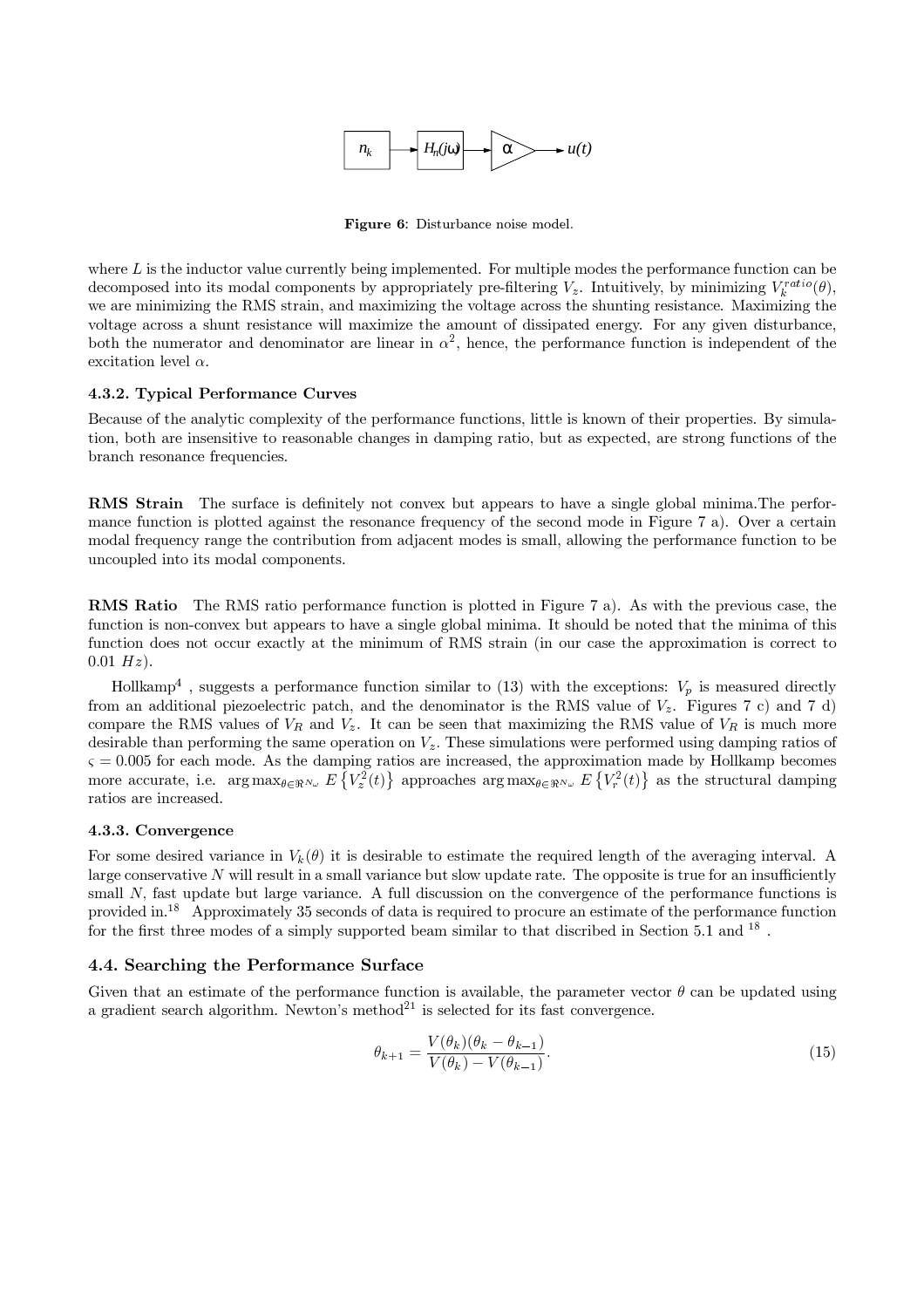

Figure 7: The performance functions plotted against the resonance frequency of the structure in  $Hz$ .

| Length, $L$           | $0.6\ m$                 |
|-----------------------|--------------------------|
| Width, $w_b$          | $0.05$ m                 |
| Thickness, $h_b$      | $0.003 \; m$             |
| Youngs Modulus, $E_b$ | $65 \times 10^9 \ N/m^2$ |
| Density, $\rho$       | $2650 \ kg/m^2$          |

Table 1: Experimental Beam Parameters.

For practical reasons the step size is artificially limited. Although this slows convergence, it provides needed robustness to gradient errors and numerical sensitivity at the minima. The real time implementation of the limited Newton search algorithm also contains a small artificial bias to maintain the algorithm if  $\theta_k - \theta_{k-1} \approx 0$ .

# **5. EXPERIMENTAL RESULTS**

# 5.1. Experimental Setup

The experimental beam is a uniform aluminum bar with rectangular cross section and experimentally pinned boundary conditions at both ends. A pair of piezoelectric ceramic patches (PIC151) are attached symmetrically to either side of the beam surface. One patch is used as an actuator and the other as a shunting layer. Physical parameters of the experimental beam and piezoelectric transducers are summarized in Tables 1 and 2. Note that the location of the piezoelectric patch offers little control authority over the first mode. In this work, the structure's second and third modes are targeted for reduction.

The displacement and voltage frequency responses are measured using a Polytec laser vibrometer (PSV-300) and a HP spectrum analyzer (35670A).

The current source and buffer/amplifiers required for the synthetic impedance are constructed from Burr Brown OPA445 opamps. These opamps have a supply voltage limit of  $\pm 45$  v. If necessary, the circuit can be constructed from high voltage opamps with supplies of greater than  $\pm 400$  V.

## 5.2. Damping Performance

To verify the function of the adaptive impedance a poorly tuned shunt circuit is applied to the experimental beam, this is equivalent to a large step change in the resonance frequencies of the structure. It is expected that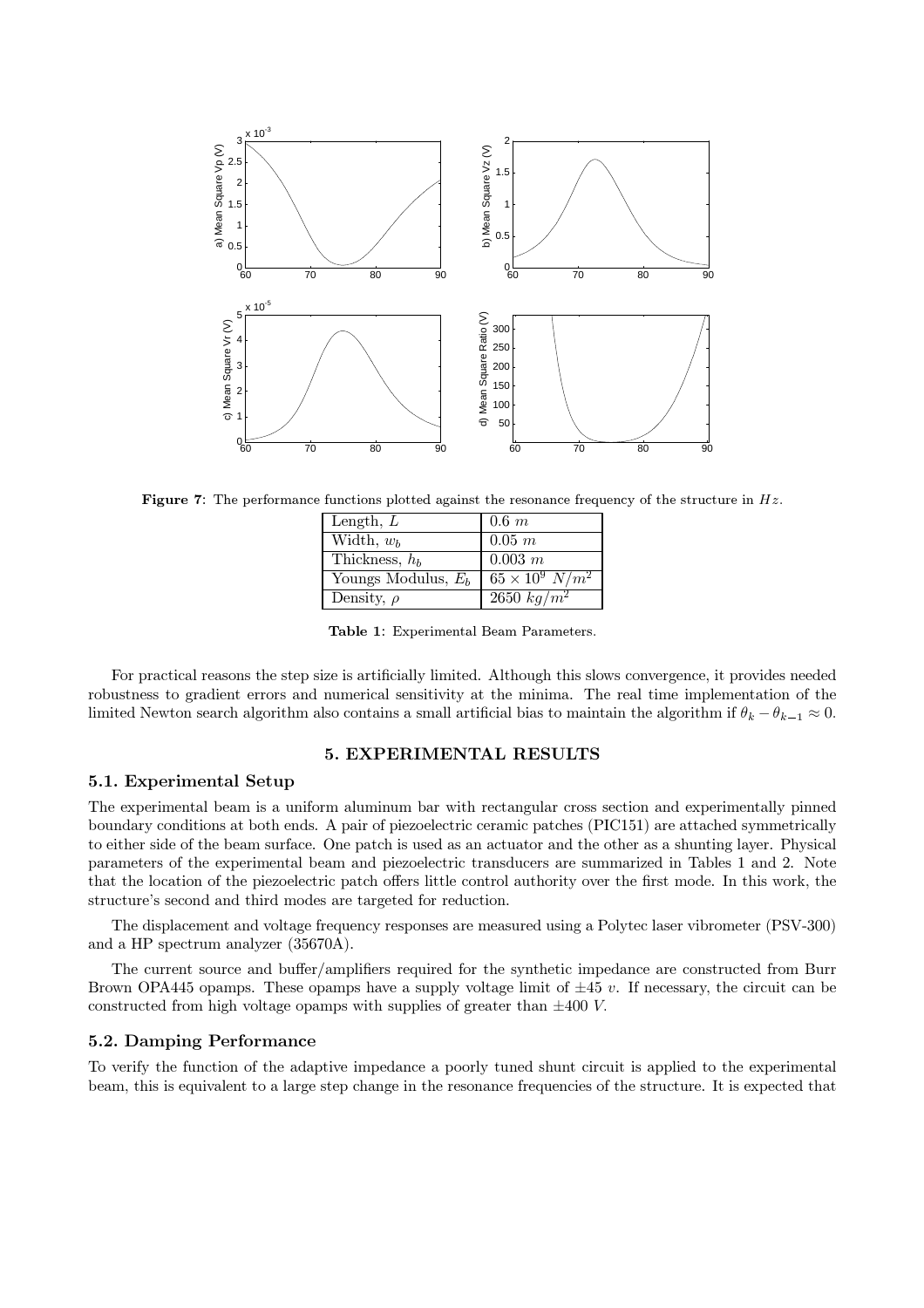| Length                         | $0.070$ m                      |
|--------------------------------|--------------------------------|
| Charge Constant, $d_{31}$      | $-210 \times 10^{-12}$ m/V     |
| Voltage Constant, $g_{31}$     | $-11.5 \times 10^{-3}$ $V/m/N$ |
| Coupling Coefficient, $k_{31}$ | 0.340                          |
| Capacitance, $C_p$             | $0.105 \mu F$                  |
| Width, $w_s$ $w_a$             | 0.025 m                        |
| Thickness, $h_s$ $h_a$         | $0.25 \times 10^{-3}$ m        |
| Youngs Modulus, $E_s E_a$      | $63 \times 10^9 \ N/m^2$       |
| Distance from Beam End         | $0.05$ $m$                     |

Table 2: Piezoelectric Transducer Properties.



Figure 8. RMS Strain. Experimental evolution of the second and third mode branch frequencies and modal performance components.

the update algorithm will iteratively retune the parameters to minimize (12). In order to perform simulations, a frequency domain subspace algorithm<sup>23, 24</sup> is employed to obtain a  $10^{th}$  order model for the two open loop system transfer functions  $G_{yv}(s)|_{x=0.17m}$  and  $G_{vv}(s)$ . The excitation is a pseudo-random signal with fourth order low pass cutoff at 400  $Hz$ .

#### 5.2.1. Performance function: RMS Strain

A parameterized current blocking shunt circuit is applied to the beam. The evolution of the frequency tuned parameters and the RMS displacement for each mode is shown in Figure 8.

#### 5.2.2. Performance Function: RMS Ratio

A parameterized current flowing shunt circuit is applied to the beam. The evolution of the frequency tuned parameters and the performance component of each mode is shown below in Figure 9.

Because of the low gradients around the minima of this performance function, the resonance frequencies tend to drift slightly after adjustment. The low gradients cause the differences in consecutive updates of the performance function to be small over an attributable range of frequencies around the minima, see Figure 9. Figure 10 shows the initial, adapted, and misadjusted displacement frequency responses of the beam. The frequency response  $c$ ) corresponds to the instance of peak misadjustment in the second mode branch frequency.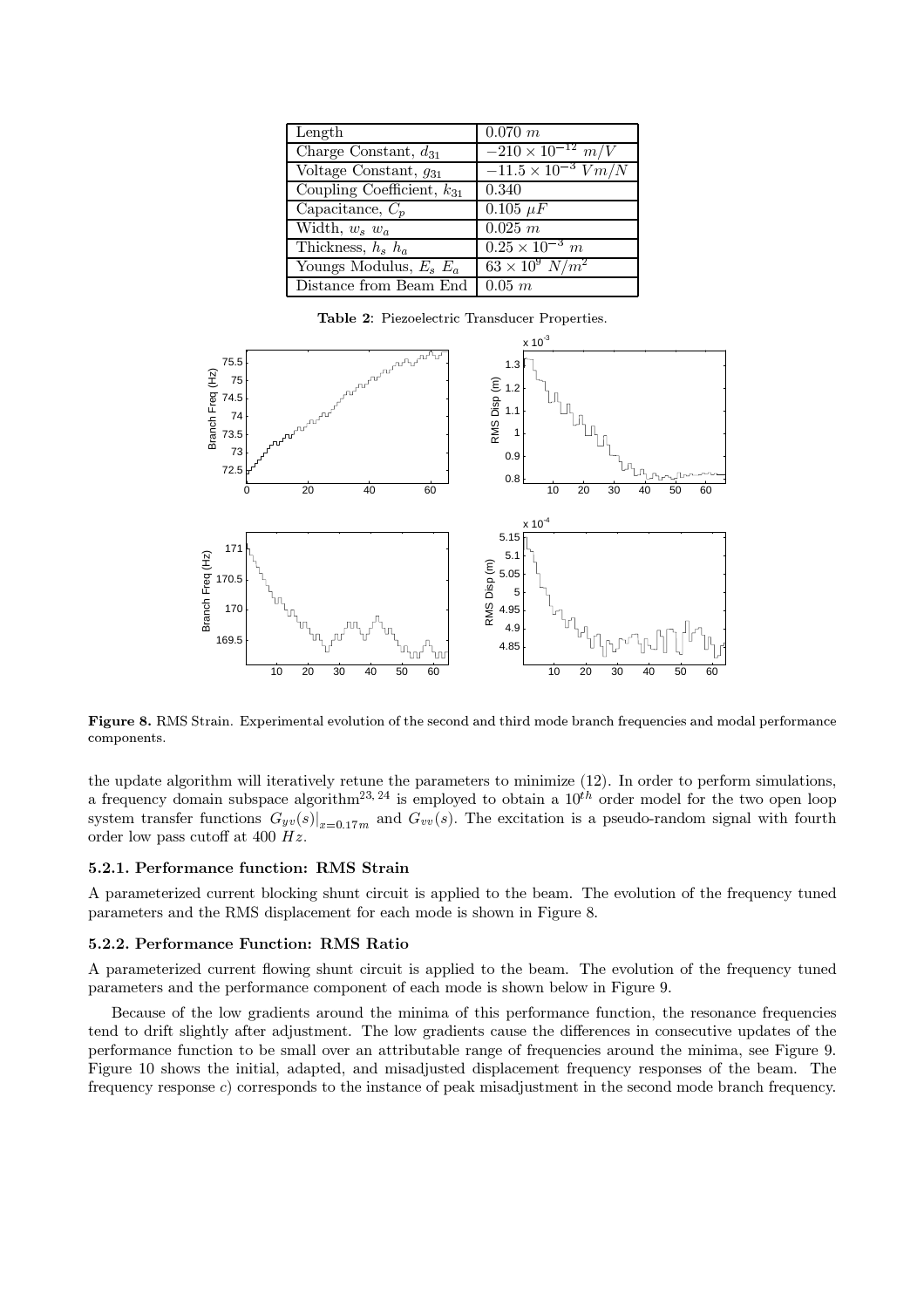

Figure 9. RMS Ratio. Experimental evolution of the second and third mode branch frequencies and modal performance components



Figure 10. The measured transfer functions from applied voltage to structural displacement  $(x = 0.17m)$ . a) Untuned, b) At the minima, c) Peak misadjustment.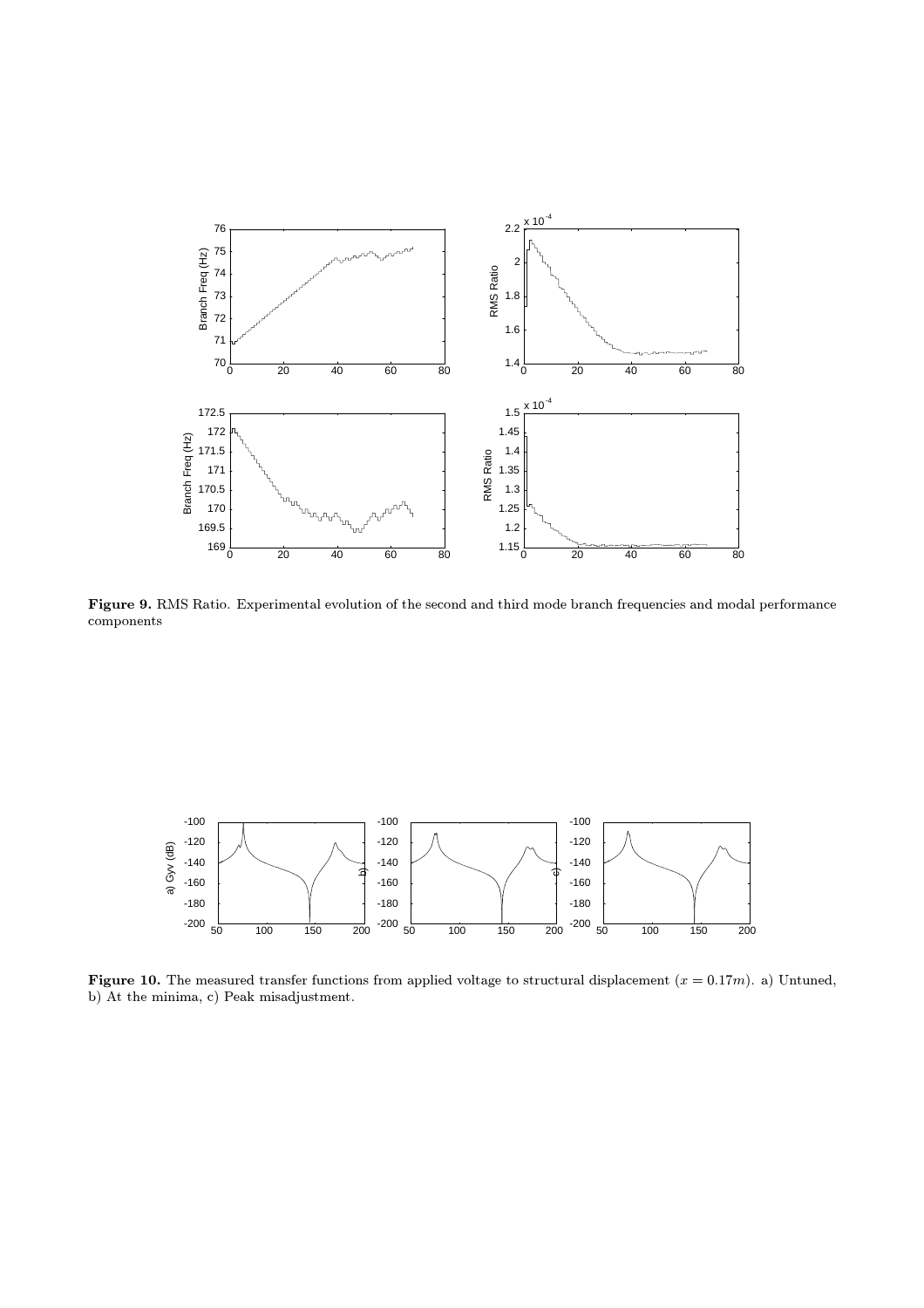# **6. CONCLUSIONS**

The performance of finely tuned piezoelectric shunt damping systems is extremely sensitive to the resonance frequencies of the host structure. The adaptive impedance allows us to retain the desirable characteristics of shunt damping systems e.g. robustness, while automating the process of component tuning. The presented technique requires only a single patch. An understanding of the underlying feedback structure has allowed us to synthesize additional signals required for adaption. Previously these signals have been obtained from additional patches or accelerometers.

Two performance functions have been proposed:

- The RMS Strain. By synthesizing the piezoelectric sensor voltage, it is possible to estimate the RMS strain under the piezoelectric transducer. This performance function provides reliable tuning only if the disturbance is wide sense stationary. By simulation, the performance function appears to have a single global minima and can be minimized using the Newton search algorithm.
- The RMS Ratio. Minimizing this performance function has the effect of minimizing the synthesized piezoelectric sensor voltage and maximizing the synthesized voltage across the shunting resistances. By simulation, it has a single global minima very close to the minima of the RMS strain. This function is independent of slow variations in the disturbance magnitude.

Experimental results show reliable estimation of the performance functions, optimal tuning of the circuit parameters, and satisfactory misadjustment. The synthetic impedance provides a near ideal means for implementing the shunt circuits, the second and third modes are reduced in magnitude by up to 22 and 19 dB. Although both shunt circuit configurations (current blocking and current flowing) provide similar performance, the current flowing technique requires a lower order admittance transfer function, and is easily parameterized in terms of the branch resonance frequencies. These reasons make the current flowing technique an ideal candidate for damping a large number of modes, as performed in  $^{14}$ .

Future work on the proposed adaptive scheme may involve a full analysis of the convergence properties. An attempt could also be made to estimate the disturbance, this appears difficult as the secondary path is a strong function of the parameter vector  $\theta$ . It may also be possible, using small samples of open loop operation, to estimate the resonance frequencies and damping ratios of each mode. If so, the optimal circuit parameters may be estimated in a single update period.

#### **REFERENCES**

- 1. N. W. Hagood and A. Von Flotow, "Damping of structural vibrations with piezoelectric materials and passive electrical networks," Journal of Sound and Vibration 146(2), pp. 243-268, 1991.
- 2. S. Y. Wu, "Method for multiple mode shunt damping of structural vibration using a single PZT transducer," in Proc. SPIE Smart Structures and Materials, Smart Structures and Intelligent Systems, SPIE Vol.3327, pp. 159-168, (Huntington Beach, CA), March 1998.
- 3. K. E. Smith, J. R. Maly, and C. D. Johnson, "Smart tuned mass dampers," in Proc. ADPA/AIAA/ASME/SPIE Conference on Active Materials and Adaptive Structures, pp. 19–22, (Alexandria, VA), 1991.
- 4. J. J. Hollkamp and T. F. Starchville. Jr., "A self-tuning peizoelectric vibration absorber," Journal of Intelligent Material Systems and Structures 5, pp. 559–565, July 1994.
- 5. C. L. Davis and G. A. Lesieutre, "An actively tuned solid-state vibration absorber using capacitive shunting of piezoelectric stiffness.," Journal of Sound and Vibration 232, pp. 601–617, May 2000.
- 6. A. J. Fleming, S. Behrens, and S. O. R. Moheimani, "Synthetic impedance for implementation of piezoelectric shunt-damping circuits," *Electronics Letters* 36, pp. 1525–1526, August 2000.
- 7. A. J. Fleming, S. Behrens, and S. Moheimani, "Innovations in piezoelectric shunt damping," in Proc. SPIE: Symposium on Smart Materials and MEM's, Smart Structures Amd Devices, SPIE Vol.4326, (Melbourne, Australia), December 2000.